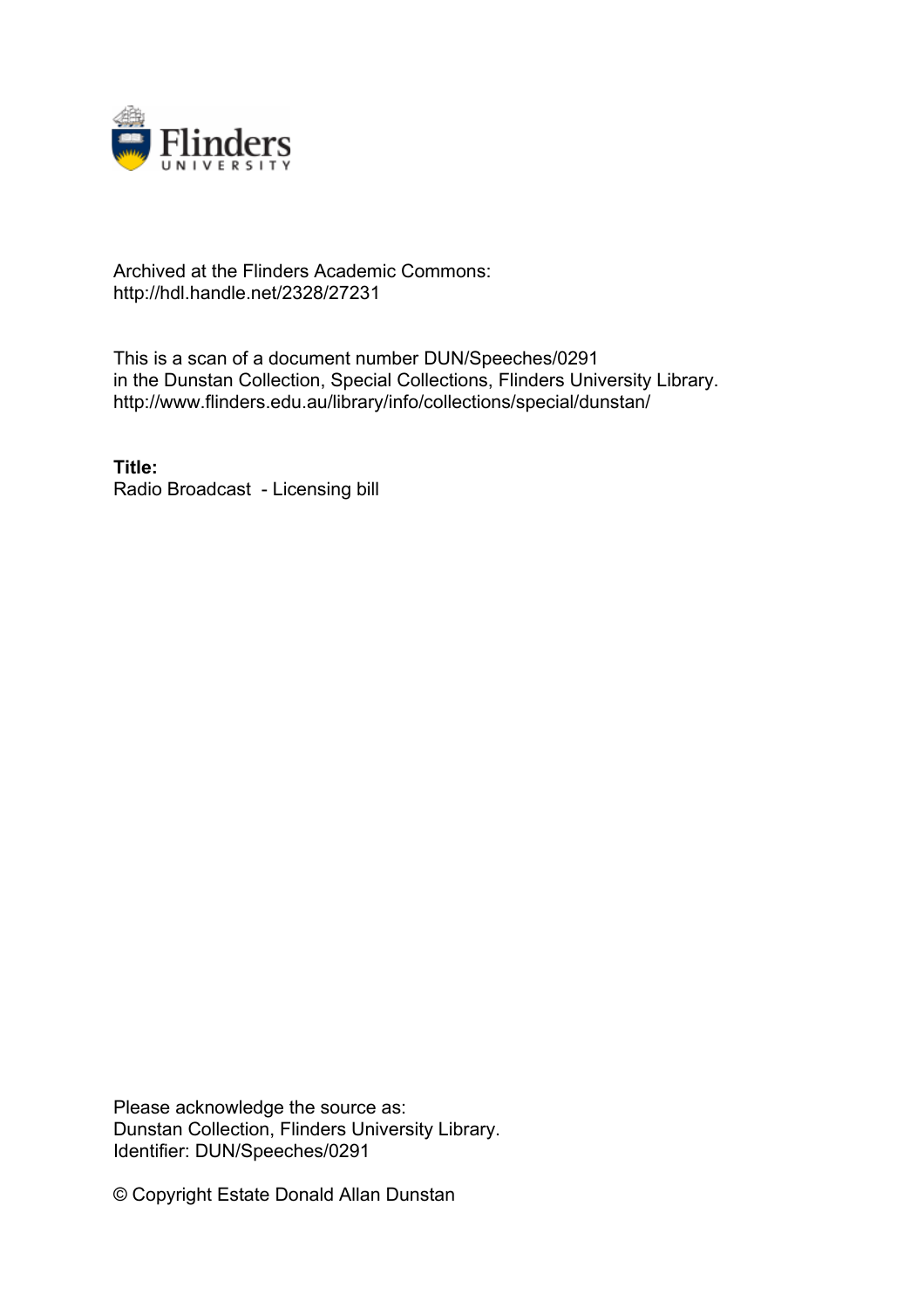## $\check{ }$   $\prime$   $\dot{ }$ **BROADCAST BY THE HON. THE PREMIER, MR. DON DUN3TAN, Q.C. 5-K.A,, FRIDAY, 2QTH JULY, 1967, 6.55 P\*m.**

Following upon the passing of the Second Reading of the Licensing Bill, and numerous comments of discontent concerning certain aspects of the Bill by Liquor Trade Interests and those in other ways interested in the Bill, the Government invited these bodies to submit comments. Numerous submissions were received for consideration by the Government. Some of the submissions expressed concern that the smooth and uninterrupted continuance of the business of liquor merchants, for example the S.A. Brewing Co., would be seriously hampered if the Bill became law as it was at the second reading stage. Careful consideration was given to the submissions, and the Government decided that it was necessary to re-instate the present types of licences, e.g. Brewer's Australian Ale, Distiller's Storekeeper's and Storekeepers, in lieu of the wholesale licence as formerly proposed. This has been done. The wholesale licence, as formerly proposed, prohibited the sales to liquor to unlicensed persons, or private sales as these are commonly termed, and this aspect also caused concern among liquor merchants. A new class of licence is the Vigneron's licence, and this has been instituted to enable Vigneron's to trade virtually as they now do under an exemption in the present Licensing Act. The exemption will continue for 12 months to allow Vigneron's to apply for a licence. The amendments will ensure smooth continuance of the liquor industry, and will permit "private sales" in prescribed minimum quantities.

In the Bill at the second reading stage, Storekeeper's Australian Wine licences and Restaurant permits would have expired at the time they would have expired under the repealed Act. These will now be allowed to continue for 3 years to enable the holders to apply for a Retail Storekeeper's licence, or a Restaurant licence as the case may be.

The amendments will ensure, that all licensed persons will enjoy uninterrupted trading conditions during the transitionary period which must necessarily occur after the passing of the Act. No present licensed person will be prejudiced, by the expected increased work which will be required to be dealt with by the Licensing Court.

Dunstan Collection, Special Collections, Flinders University L

Cont/d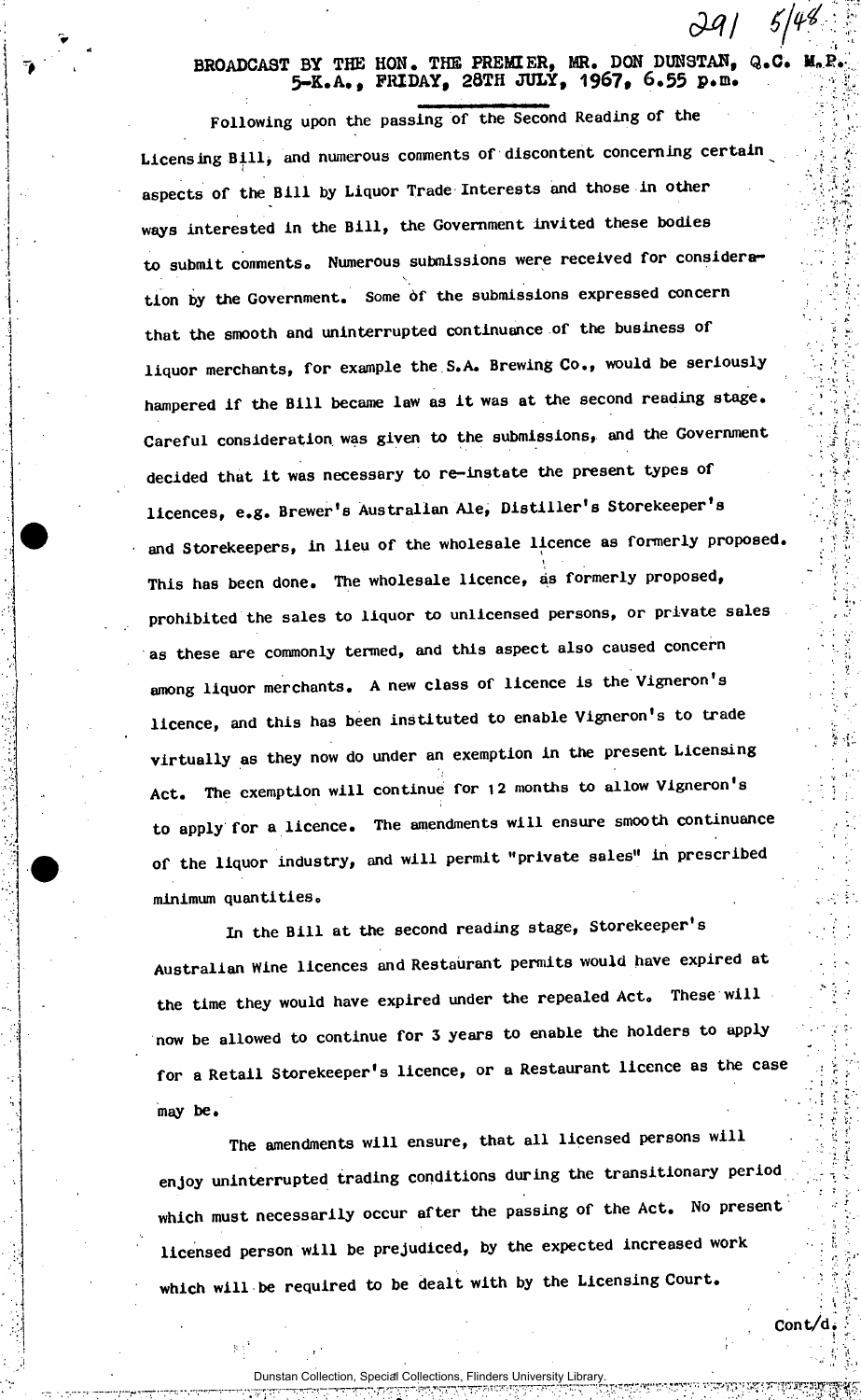Under the former proposals, it is conceivable that a person's licence may have expired before he would be able to get a hearing before the Licensing tribunal.

The wine licence, at the second reading Stage, would have been allowed to continue on for 5 years only, and no longer. However, this class of licence may continue on beyond that period providing  $\Delta_{\rm{eff}}$ substantial food is served on the premises, and the Court is satisfied with the suitability of the premises. Further provision is made for **\**  the holder of a wine licence to have extended hours beyond  $\mathcal{C}$  and  $\mathcal{C}$ food will be available on the premises for persons resorting thereto, and that the premises, and the service provided, are of a high standard.

 $T$  is publicant into a  $T$ ubican's been divided into a  $\mathcal{F}$  licence has been divided into a  $\mathcal{F}$ licence and a Limited Publican's licence. The  $\frac{1}{\sqrt{2}}$ full and normal facilities of a hotel, but may be restricted as to the obligation to provide meals and accommodation, and in some instances. for special reasons, hours of trading. The limited publican's licence will apply to say "motels", and will permit the supply of liquor only with meals, or a supper permit, or to lodgers. No public bars, or off-sales will be allowed under this class of licence.

Clubs will be permitted to apply for a full club licence, or where the club operates only on periodic occasions, a conditional licence. A permit system will apply also to clubs, whether licensed or not. Every type of club is adequately catered for in the new provisions and amendments of this Bill.

The permit section has been amended to allow only licensed persons to apply for a permit for the "sale" of liquor. Apart from unlicensed clubs, for which special provisions apply, any other unlicensed persons may apply for a permit for the consumption. only of liquor. The Government felt that generally the "sale" of liquor should be confined to those licensed persons who would be experienced in the provision of liquor facilities.

Cont/d.